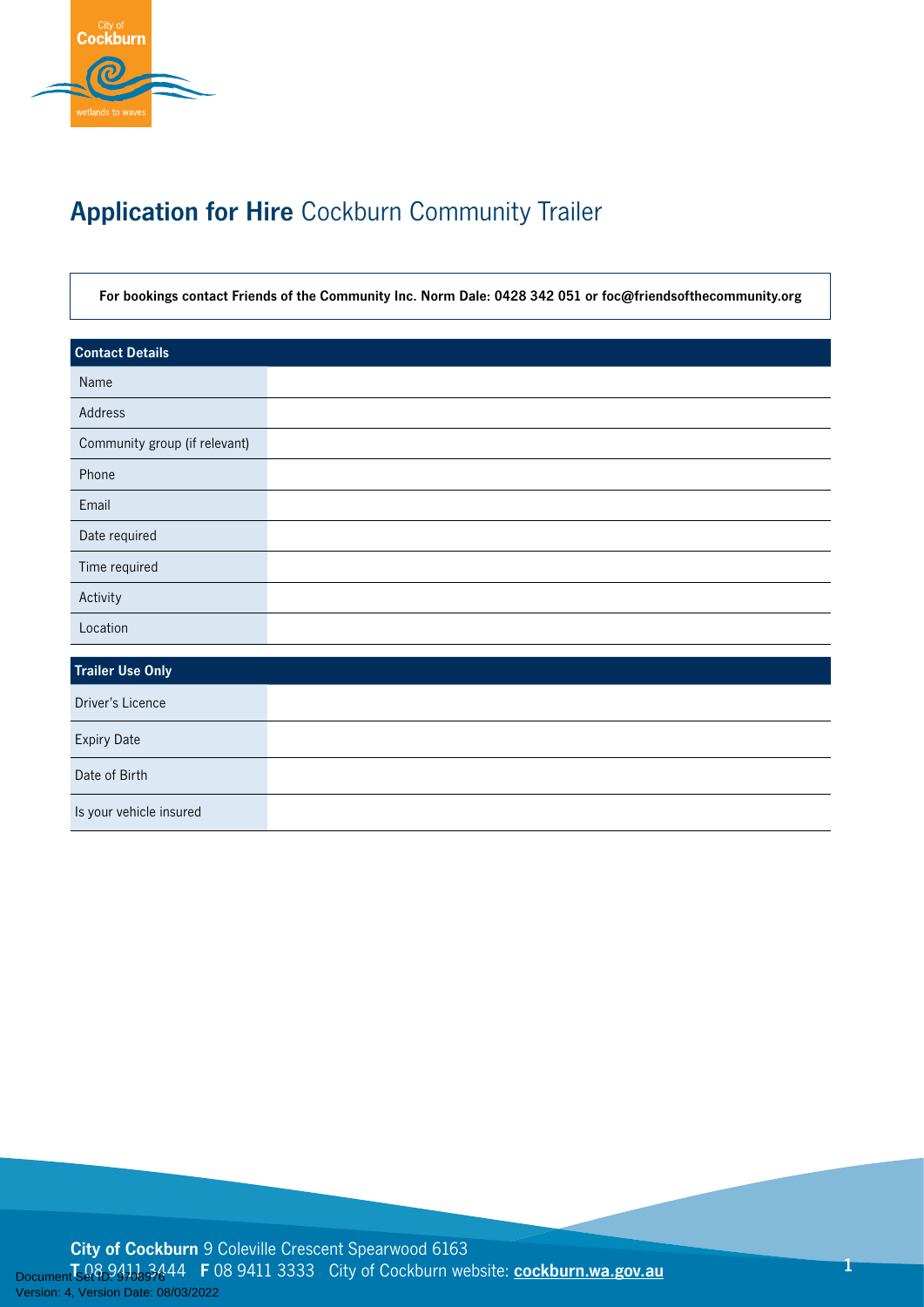

## **Application for Hire** Cockburn Community Trailer

**Trailer Equipment**

3 Cable covers

1 First Aid Kit

**QTY Item No.** 

| <b>Trailer Equipment</b> |                      |                 |                 |  |
|--------------------------|----------------------|-----------------|-----------------|--|
| <b>QTY</b>               | Item                 | No.<br>Required | No.<br>Returned |  |
| $\overline{4}$           | 60L Rubbish Bins     |                 |                 |  |
| 1                        | BBQ (no gas bottle)  |                 |                 |  |
| 1                        | <b>Broom</b>         |                 |                 |  |
| 3                        | <b>Bunting</b>       |                 |                 |  |
| 6                        | Chairs               |                 |                 |  |
| 6                        | <b>Tables</b>        |                 |                 |  |
| 1                        | Fire extinguisher    |                 |                 |  |
| 1                        | Marquee              |                 |                 |  |
| $\mathfrak{Z}$           | Marquee sides        |                 |                 |  |
| 12                       | Plastic bollards     |                 |                 |  |
| 10                       | Witches hats         |                 |                 |  |
| 50                       | <b>Field markers</b> |                 |                 |  |
| $\overline{2}$           | Rakes                |                 |                 |  |
| 5                        | Rectangle tables     |                 |                 |  |
| 12                       | Safety vests         |                 |                 |  |
| 1                        | Shovel               |                 |                 |  |
| 1                        | <b>Tool box</b>      |                 |                 |  |
| $\mathbf{1}$             | Esky                 |                 |                 |  |

| 4              | Rubbish pick-up<br>sticks               |  |
|----------------|-----------------------------------------|--|
| 3              | <b>Bucket</b>                           |  |
| $\overline{c}$ | 10L Water Container                     |  |
| $\overline{c}$ | Flag - Free Event<br>3.4 <sub>m</sub>   |  |
| 1              | Flag - Information<br>3.4 <sub>m</sub>  |  |
| 1              | Flag - Toilets<br>3.4 <sub>m</sub>      |  |
| 1              | Flag - First Aid<br>3.4 <sub>m</sub>    |  |
| $\overline{2}$ | Flag cross base<br>(for indoor use)     |  |
| $\mathbf{1}$   | Giant Connect 4<br>game                 |  |
| 1              | Giant Jenga game                        |  |
| $\overline{2}$ | Giant naughts &<br>crosses game         |  |
| 1              | Quits/ring toss game                    |  |
| 1              | Tenpin bowling game<br>(for indoor use) |  |
| 1              | Giant darts game                        |  |
| 1              | Giant dominoes game                     |  |
| 1              | Orbit tennis game                       |  |
| 1              | Boules game                             |  |
|                |                                         |  |

**Required**

**No. Returned**

NB: Only the above items are available – no gas bottle or cleaning products are provided.

**City of Cockburn** 9 Coleville Crescent Spearwood 6163 **T** 08 9411 3444 **F** 08 9411 3333 City of Cockburn website: **[cockburn.wa.gov.au](http://cockburn.wa.gov.au)** Version: 4, Version Date: 08/03/2022